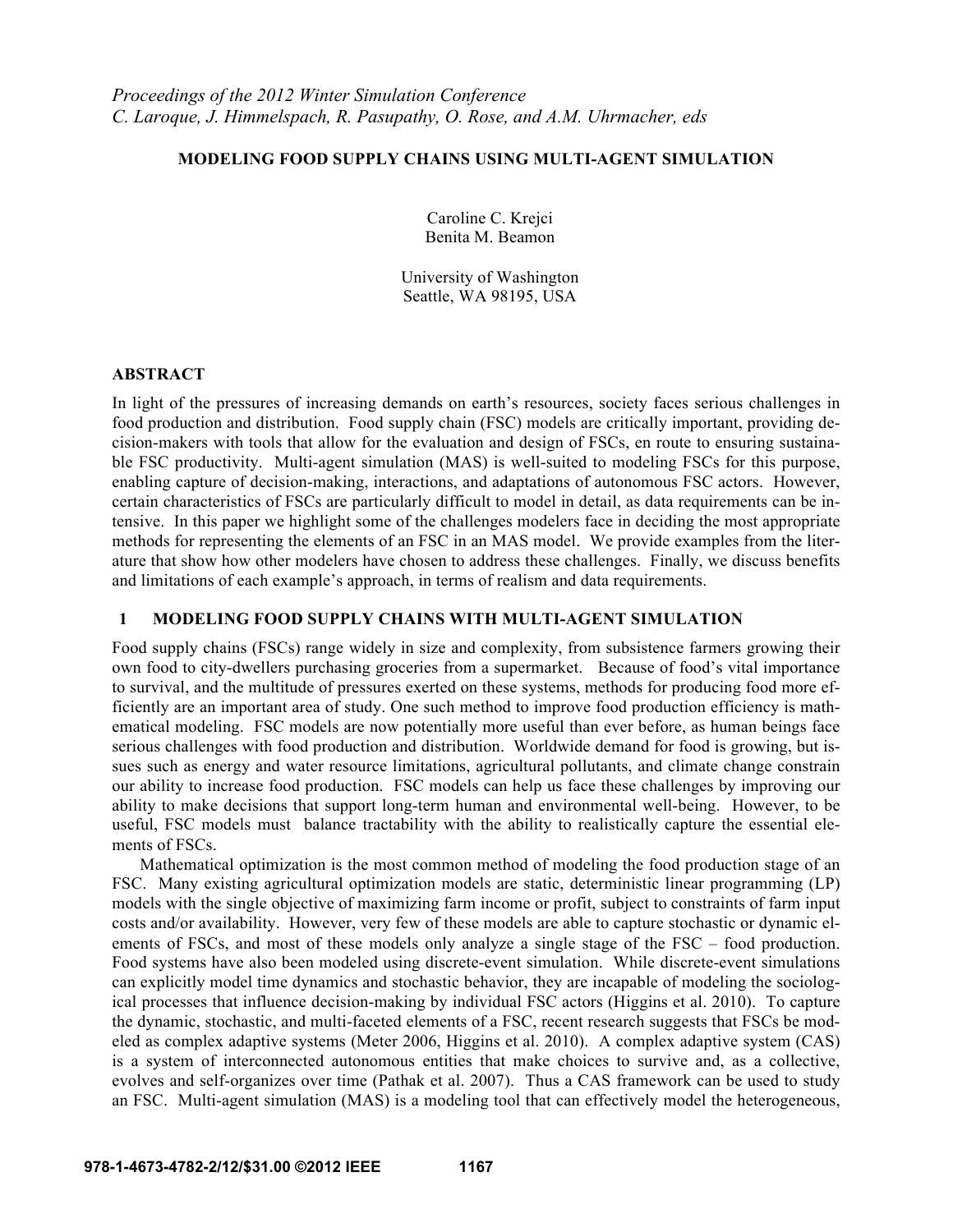autonomous, intelligent, and interacting actors that comprise a CAS, making MAS a particularly appropriate tool for modeling an FSC.

This paper seeks to highlight some of the challenges that modelers face in deciding the most appropriate methods for representing the elements of an FSC in an MAS model. We also provide examples from the literature that show how other modelers have chosen to address these challenges. Finally, we discuss the benefits and limitations of each example's approach in terms of realism and data requirements.

# **2 CHALLENGES**

Despite the advantages of using MAS to model FSCs, there are very few existing MAS models of multistage food supply chains in the literature. The seemingly unbounded capability of modeling details using MAS poses one of the most significant challenges to modelers, who must take care not to overwhelm a model with details and assumptions such that the focus on the original research question is lost or diminished (Johnson 1998). The data requirements for modeling an FSC using MAS are also potentially enormous, and finding sources of high-quality quantitative and qualitative data that fulfill the requirements of the model can be very difficult, particularly at the farming stage. In fact, the substantial data requirements may account for the sparseness of MAS-FSC models in the literature (Higgins et al. 2010). Therefore, model scope and boundary conditions for an MAS-FSC model must be carefully determined. Two main factors will control the boundary conditions: the nature of the research questions being addressed and the availability of good-quality data. In general, as aspects of a model become increasingly detailed, more data is required, which implicitly predisposes the model to be region-specific and potentially less generalizable.

While many MAS models face some or all these challenges to varying extents, here we will address these challenges within the specific context of FSC modeling. A thorough analysis of the literature on food systems and food systems modeling reveals that FSCs consist of a combination of five elements that combine to create significant modeling challenges: 1) the natural environment, 2) planning and decisionmaking processes, 3) interactions among FSC stages, 4) economic processes, and 5) the political and social environment. Depending on the type of system being modeled, the way that a model includes each of these elements differs. We will discuss each of these elements, provide examples from the MAS-FSC literature, and discuss ways that one might address the challenges of bounding the model and collecting data in a multi-echelon MAS-FSC model. Additionally, using flowchart representations of multi-echelon MAS-FSC models, we will provide examples of how each of these elements might be incorporated into an MAS-FSC model. We begin with Figure 1, which shows the flow of data and materials through a simple "base" model of a three-stage MAS-FSC, which does not explicitly include any of the five FSC elements (see Appendix A for the pseudocode associated with this model). This base model includes farmer agents, who produce food and replenish the inventory of a single distributor agent, who then uses this inventory to satisfy customer demand.

## **2.1 Impact of the Natural Environment**

Unlike the stages of many other types of supply chains, on-farm processes directly and strongly influence and are influenced by the surrounding natural environment. Most MAS-FSC models take data inputs from the natural environment into account, and many models also capture farm outputs into the environment, as a means of capturing farm efficiency and environmental impact. For example, Belem et al. (2011) embed the CENTURY carbon cycling simulator in their MAS of a farming community to determine the sustainability of certain land uses and farming practices over time. The CENTURY model and a GIS are used to represent the farm-environment impacts in great detail, and this requires a significant amount of input data: regional demographics, cropping systems, farm economy, biophysical properties (e.g. soil types and climate data), animal characteristics, and spatial data (Belem et al. 2011). Happe et al. (2011) attach the FARM-N fertilizer management model to their MAS of a farming region to assess the relationship between environmental impact and different regional structures and farming practices over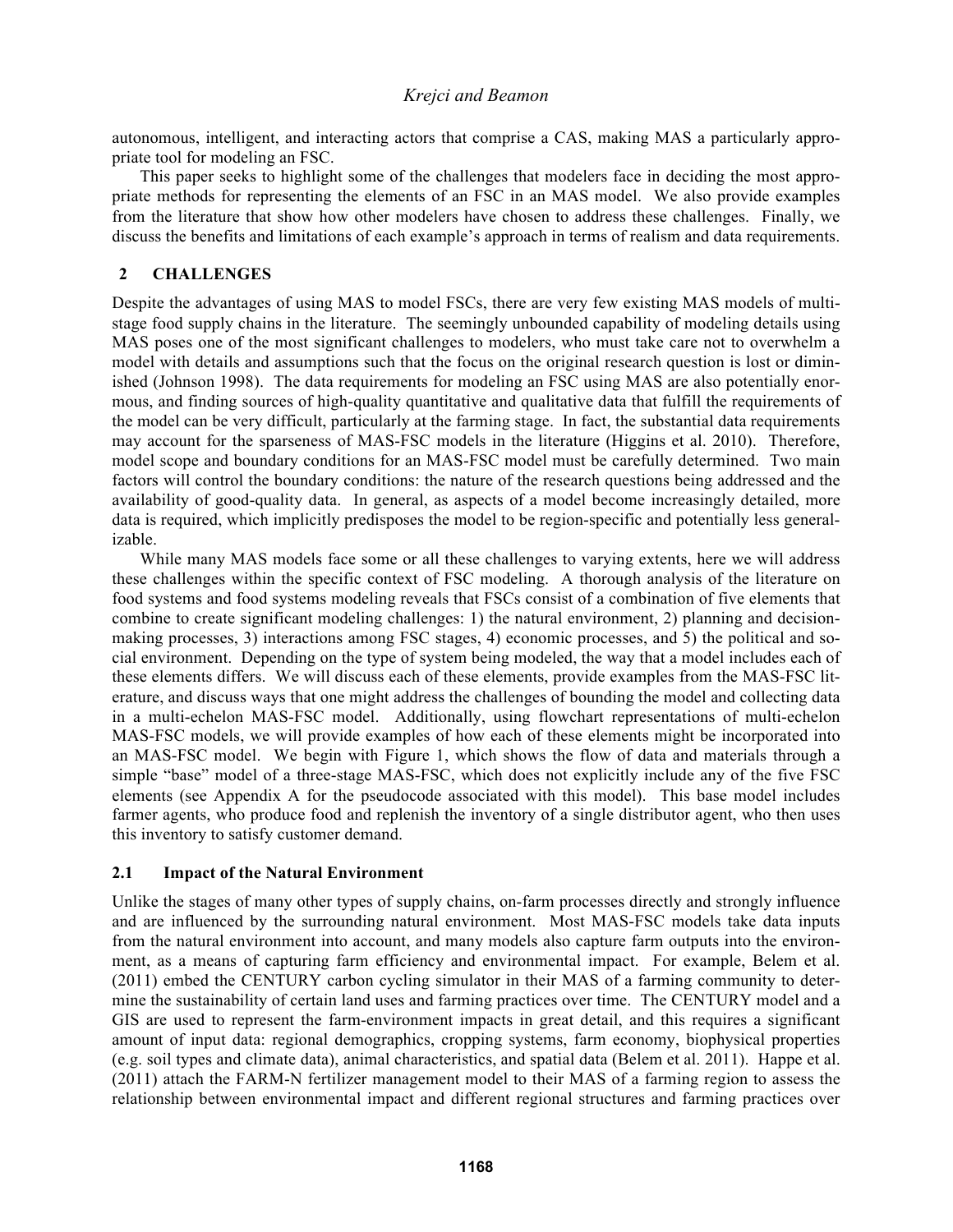time. Given a farming scenario, this model is able to predict very specifically the quantity of resultant polluting outputs. The authors acknowledge that the tradeoff for this high-quality output is that the input data requirements (including number of animals produced, their start and end weight, the quantity of feed consumed per animal and the protein content of that feed) are enormous and highly region-specific (Happe et al. 2011). Many other MAS-FSC models do not model environmental impacts at this level of detail, but most of them include the impact of weather on farm productivity, which can be modeled in detail or very simply. For example, Matthews (2006) uses historical data to generate 100 years of daily weather data with a weather generator, and then uses this data as an input in his MAS-FSC model. In contrast, the weather in the model of Le Bars et al. (2005) has only three possible values (wet, dry, very dry), which are selected randomly in each annual time step.



Figure 1: Flowchart representation of an MAS-FSC "base model"

 The relationship between biological and ecological processes and crop yields can also be modeled very accurately using crop simulator software (e.g. DSSAT). There are many crop simulators available, and given sufficiently-detailed input data (e.g. land characteristics, soil conditions, weather), these simulators can simulate soil fertility and water dynamics, and then provide data on the resulting crop yields. Matthews (2006) and Schreinemachers et al. (2007) embed crop simulators within their MAS models to achieve a high level of biological realism, capturing soil fertility dynamics. Lynam (2002) also includes detailed models of biological processes in his MAS model of food production, using a geographic information system (GIS) in combination with crop yield equations and soil erosion models. Becu et al. (2003) focus their MAS on studying the impact of different water management schemes on farming systems, and they create their own biophysical simulator to model the effect of water cycling through the soil and atmosphere and the resulting impact on crop yield. MAS models that do not require the details provided by crop simulators may embed simpler yield/ecological functions instead (e.g. Le Bars et al. 2005, Janssen 2001). Although these models may provide less accuracy in their input-output relationships, they also require significantly less input data than the crop simulators. Other models of food systems do not explicitly model the details of the biological processes involved in food production. Polhill, Gotts, and Law (2001) use a database to look up yield values based on a farmer agent's land characteristics and randomly-generated external conditions. Deffuant et al. (2002) use MAS to model the diffusion of new production practices in a farming region, and model the impact of farmer behaviors on output implicitly (i.e., adopting a new practice carries a risk of lower yields). The amount of detail and the amount of input data required to model the biological processes of on-farm production depends on the goals and intended focus of the modeler.

 Gathering the necessary data to model the relationships between the natural environment and farm outputs can be challenging if highly detailed interactions are required. Collecting the appropriate primary biological input data may require special equipment and skills, as well as access to farms. Even if large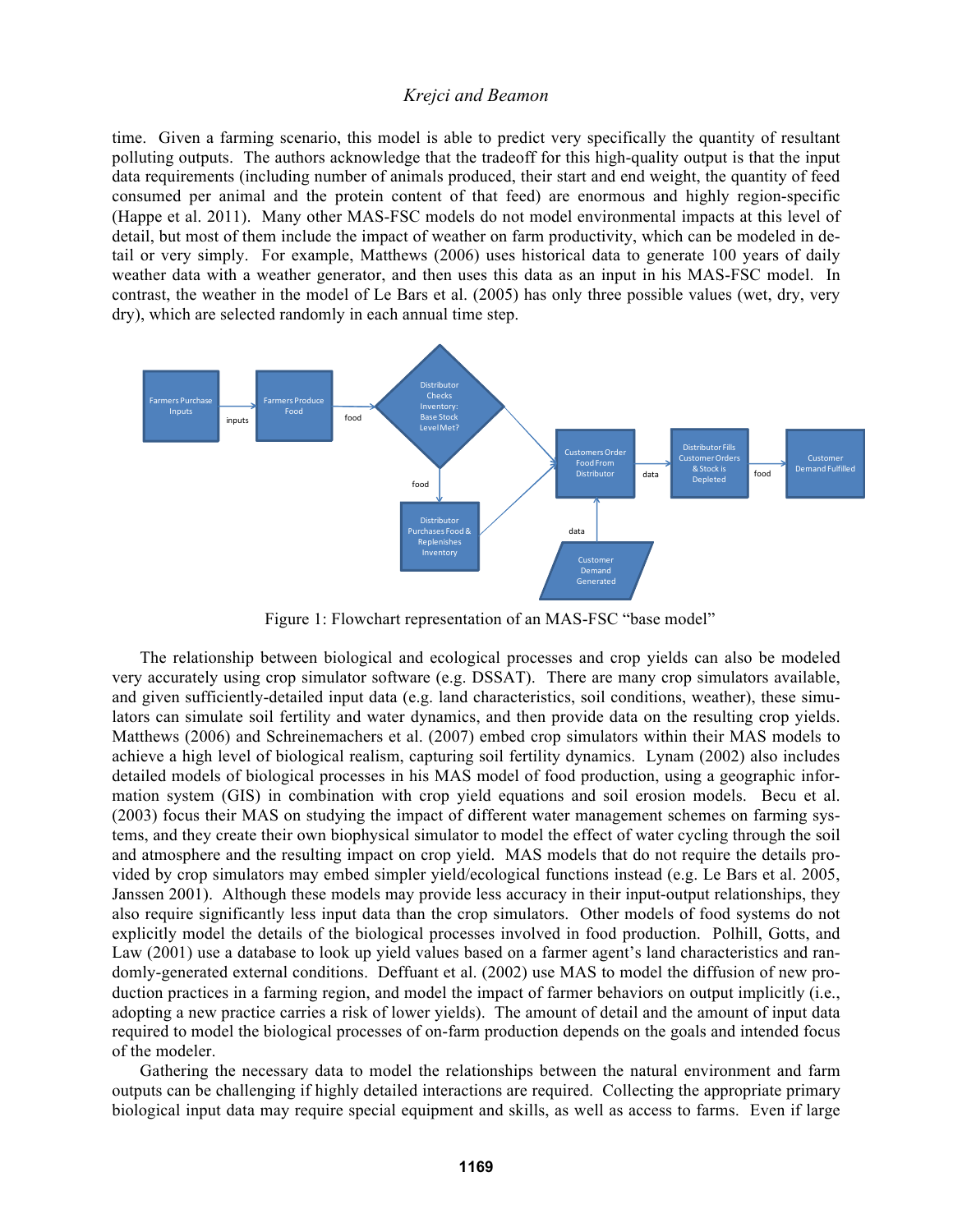quantities of data on a particular region are available, crop yield functions that apply to that region may be inappropriate in other regions. Therefore, modeling a large, multi-regional FSC with detailed biological processes could be extremely data-intensive. Additionally, the crop yield functions and aggregate data on farm productivity that is available (via USDA and FAO websites, for example) is for conventionallygrown commodity crops, whereas data on yields from farmers that use sustainable practices is not widely published.

The chosen time step depends on the level of detail that a modeler wants to achieve, as well as the types of output in which the modeler is interested. The time step that is selected for an MAS-FSC model also partly determines the amount of input data required. In terms of inputs, the models of Matthews (2006) and Schreinemachers et al. (2007) use data-intensive crop simulators. However, Schreinemachers et al. note that their model is significantly less data-intensive because it runs on an annual time step, rather than a daily time step, as does the Matthews model. In terms of outputs, if the focus of the model is on soil fertility dynamics, a daily time step might be appropriate, whereas an annual time step might be more appropriate for a model focused on farmer decisions that occur only at the end of a farming season. Because most MAS-FSC models in the literature focus on end-of-season farmer decision-making and adaptation, most models use an annual time step.

Figure 2 shows a modification of the base MAS-FSC model (Figure 1), in which the impact of the natural environment on the FSC (weather) and the impact of the FSC on the environment (farm waste outputs) are captured. As with the models in the MAS-FSC literature, the natural environment directly impacts the farming stage of the FSC; however, it does not directly affect food distribution downstream. However, negative impacts of food production on the natural environment (e.g., pollution) could indirectly affect the behavior of the FSC, as consumers become aware of these impacts and modify their buying patterns.





#### **2.2 Capturing Agent Decision and Planning Processes**

Another on-farm modeling boundary decision is the amount of data required for farm planning and landuse decisions. Examples of farmer land-use decisions include quantity/types of crops to plant, alternative land uses, and farm size. MAS-FSC models that focus on land-use decisions can be extremely dataintensive, depending on how many options the farmers have and their capacity to analyze data. Freeman, Nolan, and Schoney (2009) develop a detailed set of farmer decision-making rules that depend on many factors, including the farmer's age and level of risk aversion, the expected yields, prices, and production costs of different crop types, and available credit. In conjunction with an LP used to make crop choices, the farmers use this set of rules to determine in each time step which crops to produce and how much to increase/decrease the size of their farms. Kamusoko et al. (2009) also use a large amount of input data to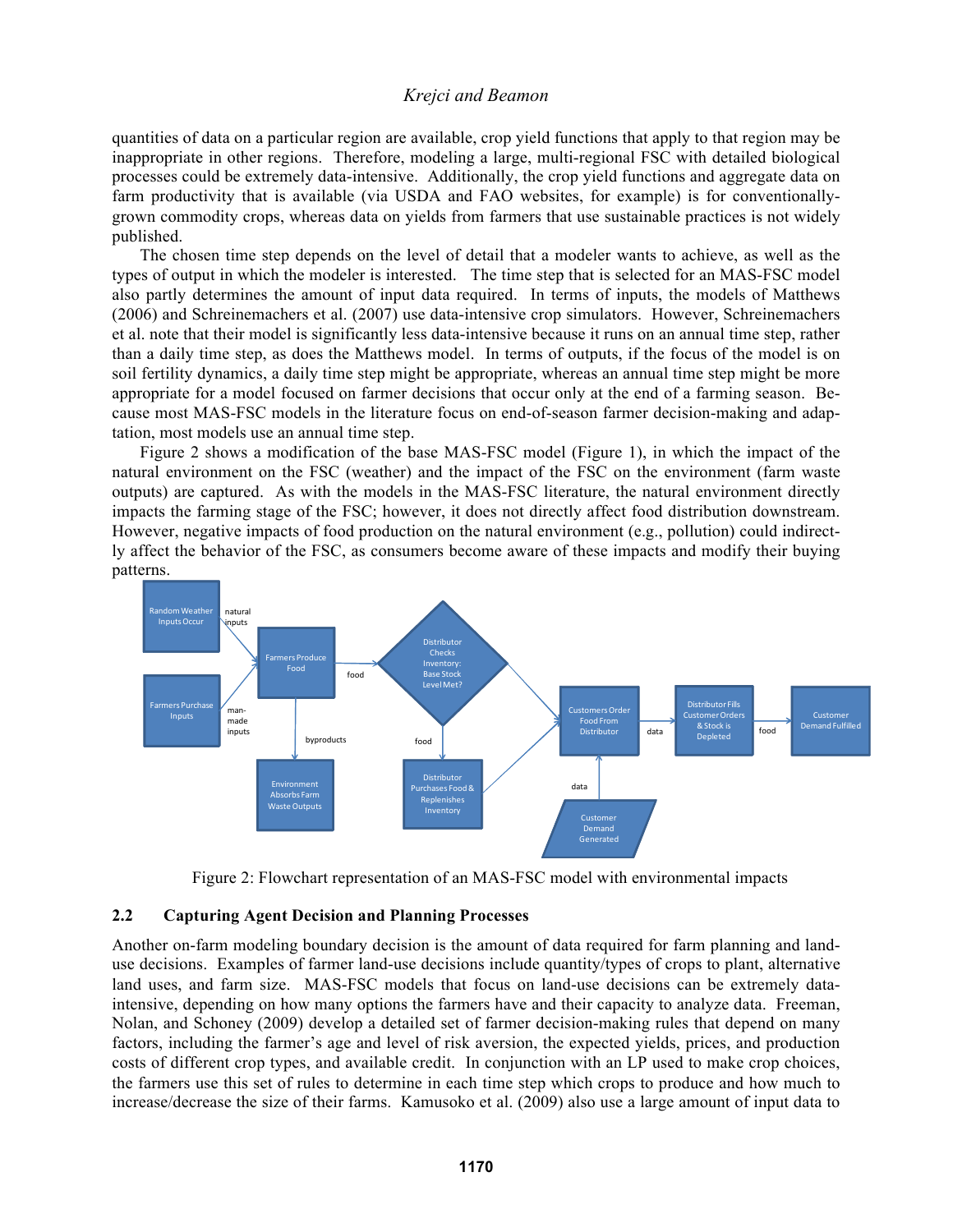model land-use decisions. Their model uses Markovian transition probabilities that are based on historical GIS data, which are then used to determine land-use choices. Polhill, Gotts, and Law (2001) also model land-use decisions; in their model, the selection process itself is somewhat complex, but the input data is very simple. In fact, the options available to agents are not representations of real-world land uses – the options simply have attributes that make them more or less desirable to agents, depending on land characteristics and external conditions.

Other models do not model land-use decisions in such a detailed way, but simply model a farmer's choice of crops. Even this simplified approach can require significant data to accurately model the relationship between crop choice and profitability. For example, Sengupta et al. (2005) use an LP to model farmer crop decisions, where farmers select a mix of crops (and crop prices) that will maximize their profits, constrained by the type and quality of soil on their farms. Becu et al. (2003) also use a simple LP to model crop choice where farmers maximize profits subject to cash, labor, and water availability. In both of these models, the relationship between yields and inputs are captured through crop yield functions. The parameters in the LP (e.g. crop prices, water availability) may be expected values, where the farmer bases his decision on historical averages, and so subsequent reality may be different after the decision is made. Other models simply define a static crop rotation, based on actual farmer rotation schedules and without any adaptation to account for changes in the environment. For example, Belem et al. (2011) model two different static crop rotations, and the rotation type that a farmer uses depends on the farmer's strategy (in this case, native farmers use one type and migrant farmers use the other). Other models, such as the model described in Barreteau and Bousquet (2000), do not explicitly model farmer choices among different crop types but simply model the binary decision of whether or not to cultivate a given plot in a given season.

Although it is common to use optimization to simulate farmer planning and decision-making, it is unlikely that farmers behave rationally or always have sufficient information to effectively optimize. In reality, farmers may apply simple rules or heuristics to make decisions, and often adapt the rules over time to account for new information. However, to make farmer behavior more realistic, a modeler must either make assumptions about farmer behavior, or gather and analyze real-life farmer behavioral data. This could require interviews, surveys, and/or interactive simulations. Because real-life FSCs consist of many actors with highly variable attributes (particularly at the farming stage), modeling each actor in the simulation is infeasible for an FSC of any appreciable size. Instead, MAS-FSC models often use data on actor behavior to create categories of agents and then extrapolate to create a simulated agent population. For example, Sengupta et al. (2005) create a typology of farmer agents based on literature and surveys to categorize agents by such characteristics as level of risk aversion, desire for profitability, and environmental ethics. Barreteau and Bousquet (2000) also create different farmer categories based on cultivation objectives and give farmer agents from each category different rules and capabilities for obtaining credit and making strategic decisions. In contrast, Janssen's (2001) model gives each farmer agent only two simple attributes: the ability to earn returns using conservative or intensive fertilizer applications. However, these attribute parameters can take on many different values, allowing the creation of many unique farmers with a wide variety of simulated knowledge and skills.

For a multi-echelon MAS-FSC, different agent planning and decision-making processes would occur based on a particular agent's function. For example, farmer agents would plan crop rotations, but food distribution agents might be concerned with choosing efficient transportation modes and inventory management policies, while retailer agents might focus their efforts on optimizing customer utility. These varied agent objectives throughout the FSC give rise to an important and interesting aspect of supply chain behavior – the potential for suboptimal supply chain performance resulting from individuallyoptimizing supply chain members. Figure 3 is another modification of the base MAS-FSC model in which farmer and distributor agent planning activities are included. In this version of the model, farmers analyze distributor demand patterns to adjust their land use and crop-choice strategies accordingly, while distributors analyze customer demand patterns to adjust their inventory replenishment levels. Both agent types use historical information with an intent to improve their operational efficiency and their fill rates.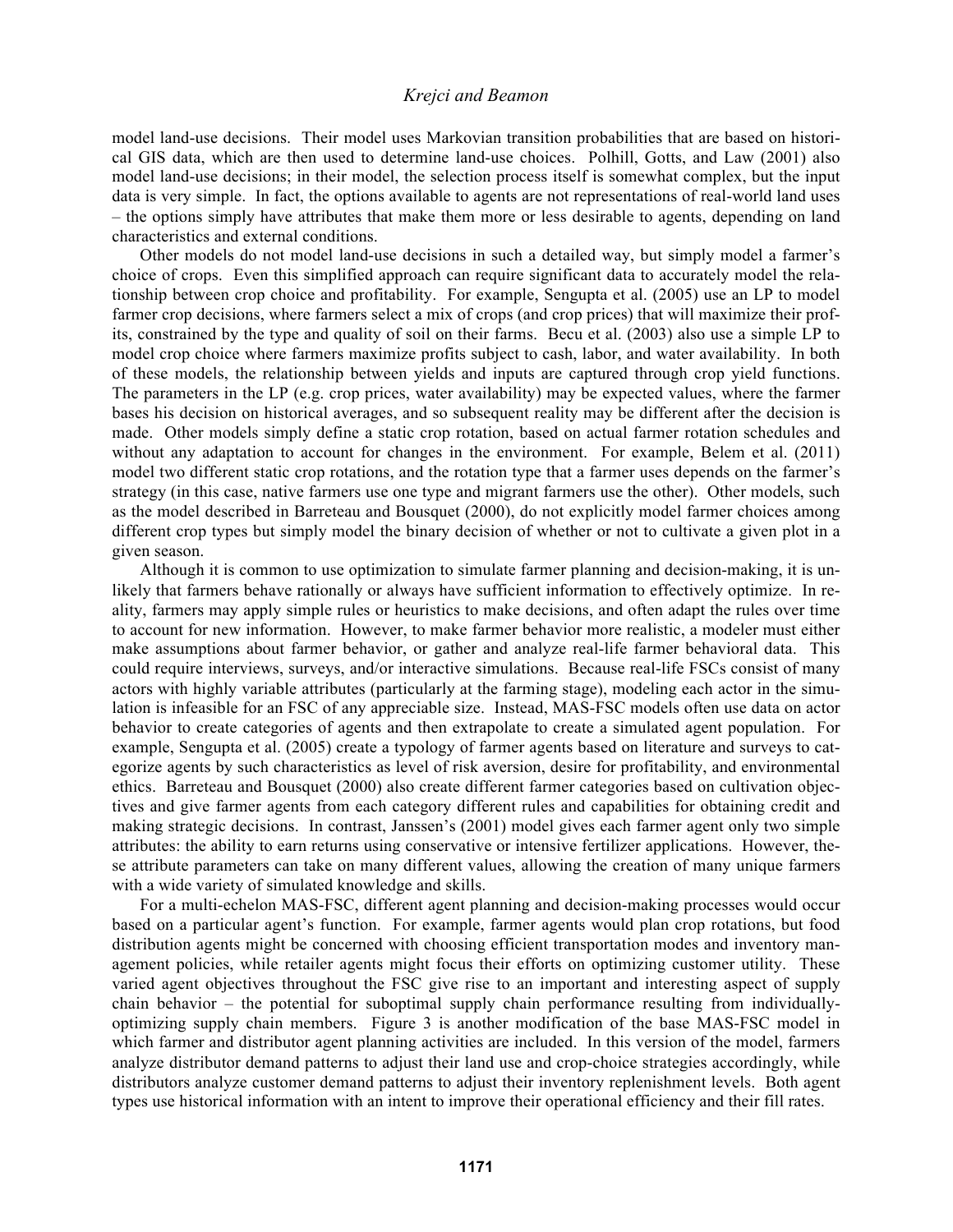

Figure 3: Flowchart representation of an MAS-FSC model with agent planning

### **2.3 Modeling FSC Interactions**

MAS-FSC models of a food-producing region must capture the interactions that occur among multiple farmer agents. In some models in the literature, particularly those models that focus on land use, agents interact only indirectly through markets (e.g. Happe et al. 2011). Other models give agents the ability to interact directly. For example, the communication of information among farmers occurs in many MAS-FSC models in the literature. Deffuant et al. (2002) model complex communication of information among farmers, in which farmers receive information on the economic and social benefits of organic farming and share this information across their social network. In this model, a farmer's social network is determined by geographic proximity, with farmers in the same town communicating more frequently than with distant farmers, and farmers with similar farming systems having greater influence over one another. The geographic locations and farming system types were determined using census data from an actual region in France. An interesting feature of this model is the inclusion of uncertainty in whether or not information is modified during the agents' interaction, which captures the difficulty of communicating complex ideas accurately. Polhill, Gotts, and Law (2001) model indirect communication among landmanaging agents through various forms of imitation among neighboring agents. These imitations range from simple indiscriminate mimicry of other agents' behaviors to complex evaluations of other agents before imitation. Janssen's (2001) model also uses imitation to model indirect communication among farmer agents, but in this case farmers choose to imitate only other farmers that have farming abilities that are similar to their own. In both of these models of imitative behavior, it is assumed that the agents have perfect global knowledge of their imitation group's behavior and abilities.

In addition to communication of information, farmers in real-life FSCs can also interact through cooperation, particularly if they share a common goal or a resource. This type of interaction has been modeled most frequently as a negotiation processes among agents. For example, Le Bars et al. (2005) model farmer agents that share a water resource for crop irrigation. The farmers take turns requesting shares of water from a single regional water manager, who responds to each request with a proposed share. Each farmer will accept or reject the proposal, based on his current negotiation strategy, which evolves over time as the farmer gains new information. This negotiation cycle continues until all farmers are satisfied. An interesting component of these negotiations is the farmer types: some farmers are "selfish" and ask for more water than they know they actually need, whereas other farmers are "reasonable" and ask for only what they need. Becu et al. (2003) also model the negotiation of a shared water resource, but in this case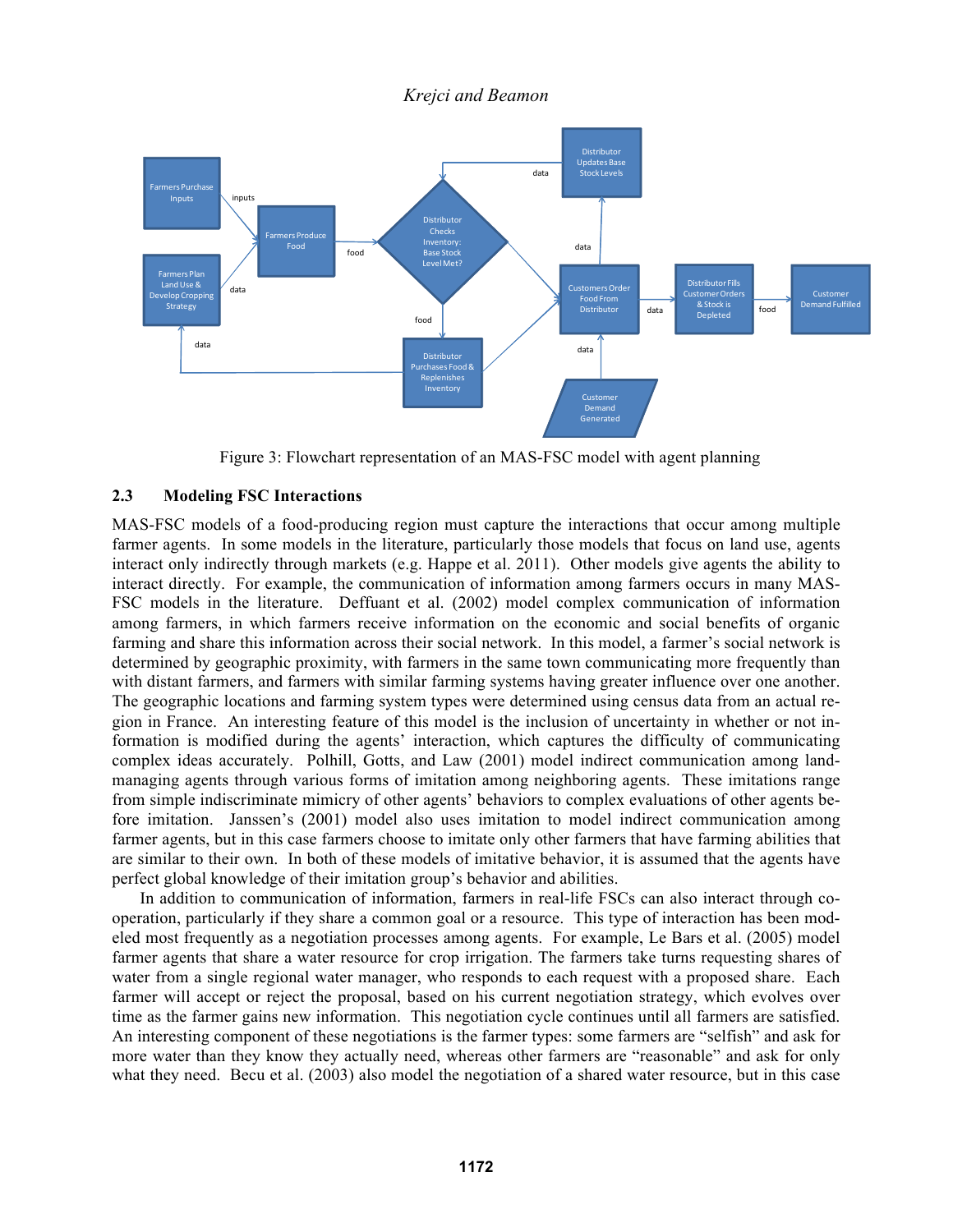the management of the resource is decentralized, and the negotiations occur within pairs of upstream and downstream canal managers.

A model of a multi-echelon FSC would likely include more interaction among agents than the models of the farming stage, because agents in a given stage can potentially interact not only with another but also with other stages. The rules for trade among stages must then be determined, which could include pricing, rules for negotiation, supply and demand values, and the effects of competition on these values. The flow of material (inputs and outputs) and information among different stages must also be managed. Additionally, the rules for evolving relationships among different FSC stages, and therefore the feasible structure of the FSC, must be developed. Figure 4 shows a variation of the base MAS-FSC model that captures agent information-sharing. In this model, the customer estimates its expected demand and informs the distributor agent, which shares that information with the farmer agents. This type of information-sharing would allow the distributor and farmer agents to make better-informed planning decisions and would likely improve the overall performance of the FSC. However, adding even this simple interaction to the model creates new modeling complexities – the modeler must determine the mechanism through which the information-sharing occurs, any costs associated with this interaction, the quality/value of the information that is shared, and whether the farmer agents interact among themselves on the basis of this information.



Figure 4: Flowchart representation of an MAS-FSC model with FSC interactions

## **2.4 Modeling Economic Processes**

Crop yield functions, on-farm planning, and farmer-to-farmer interactions are essential elements of FSC models. However, the FSC typically comprises businesses that operate based on profits and losses, and so the economic aspects of FSC processes must also be considered. Modeling these economic aspects can potentially be very complex. For example, at each stage of the FSC, the cost of inputs to that stage must be assigned, but in real-life FSCs, the cost of inputs typically fluctuates over time and may depend on factors within and/or external to the FSC. For example, the cost of agrochemicals and transportation is directly related to energy costs, which can be highly variable and unpredictable. Within the FSC, the cost and/or availability of water for irrigation may depend on the number of farmers that use a shared water source and those farmers' behaviors. The complexities of determining the selling prices of food are even greater. In real-life FSCs, crop prices are influenced by many market factors, such as the demand for the crop at regional, national, and global levels, the available supply (which is often influenced by weather conditions), agricultural subsidies and price supports, and speculations by commodity investors. To capture realistic market behavior, a model would need to include the dynamics of farmer competition and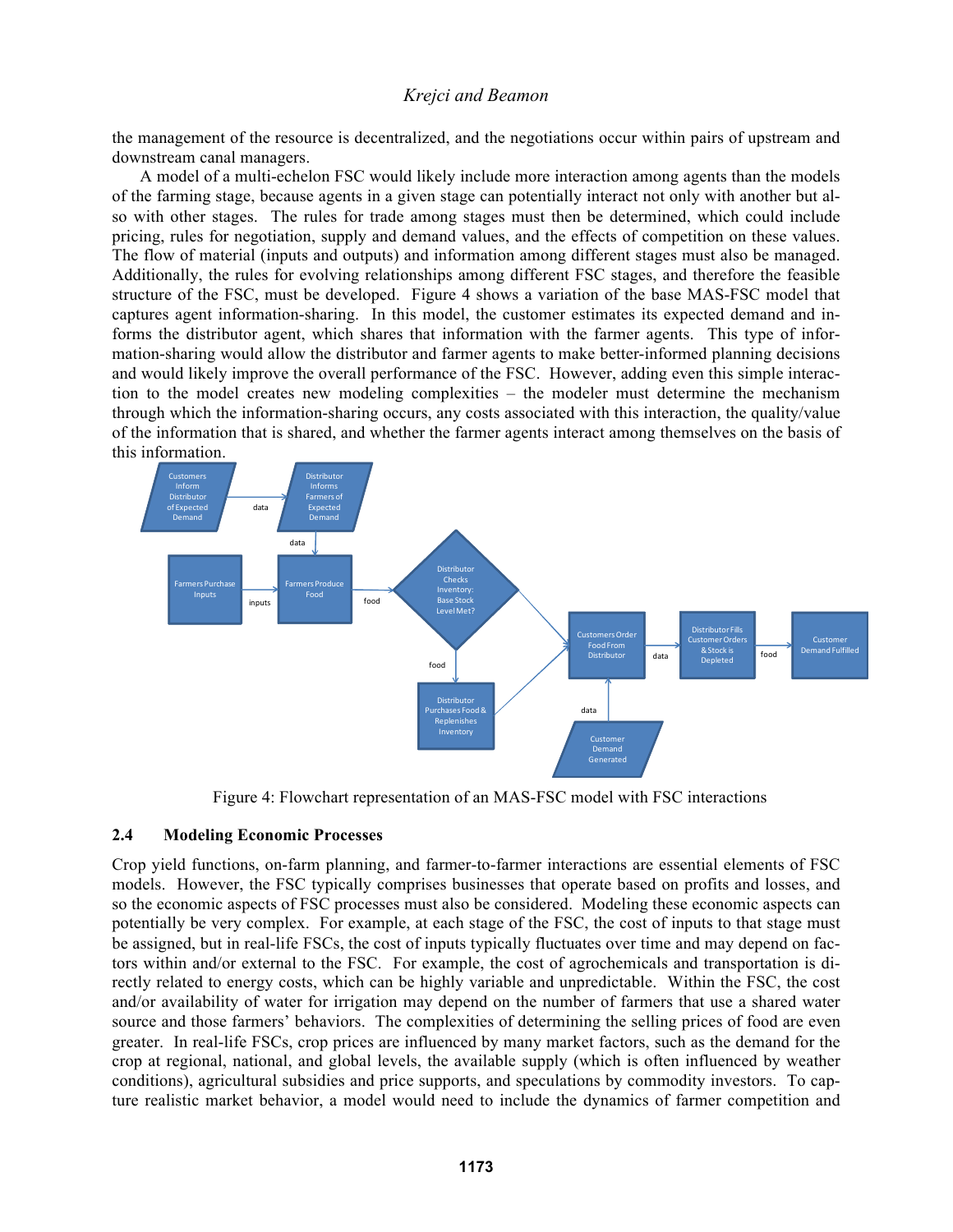fluctuating demand levels. The availability of credit and an agent's level of debt are also important to consider when modeling FSCs, particularly for farmers. At the start of each growing season, a farmer must typically invest in expensive production inputs (e.g. seeds, fertilizer, equipment) and then wait for a significant length of time (for crop growth) before realizing any returns on the harvest. Therefore, farmers often must have access to credit to cover these up-front input costs.

However, most MAS-FSC models in the literature simply assume that input costs, output prices, and demand levels are exogenous to the model, with values that are either fixed or randomly-determined, although the values may have some basis in historical data. For models of food-producing regions that sell commodities on an open market, these simplifying assumptions may be adequate. However, some MAS-FSC models incorporate some economic data and supply-demand relationships, particularly the models that focus on land use. For example, Freeman, Nolan, and Schoney (2009) model farmer land purchases as auctions, which requires significant data inputs to value the land, such as soil quality, transportation costs, and historic selling prices, as well as data inputs to evaluate farmer creditworthiness. Barreteau and Bousquet (2000) also model farmers' efforts to obtain credit, but use simple rules by which lenders determine the creditworthiness of a farmer.

 A multi-echelon MAS-FSC model would likely require more complexity in economic processes than the models of farming regions in the literature, because the exchange of goods and services between stages at different supply chain levels must be explicitly modeled. For example, an MAS-FSC model might include the sale of a farmer agent's crops to a distributor agent. Depending on the power dynamics of this exchange, the farmer or distributor might act simply as a price-taker. However, a more complex exchange might involve a negotiation process between the agents to determine mutually-acceptable prices and delivery quantities. The development of a contract between the farmer and distributor might even occur. In any case, the modeler can choose among game theory, algorithms, or heuristics to model each participating agent. Figure 5 is a variation of the base MAS-FSC model that includes economic processes: when the distributor agent purchases food from the farmer agents, funds flow back to the farmers, and when the distributor sells to the customer, the distributor receives payment. Additionally, this model includes a price-setting mechanism by which the distributor determines how much it will pay farmers for food. Although the flowchart in Figure 5 is not structurally much different from the base model, the modeling logic that determines how the distributor will set purchase prices is potentially very complex.



Figure 5: Flowchart representation of an MAS-FSC model with economic processes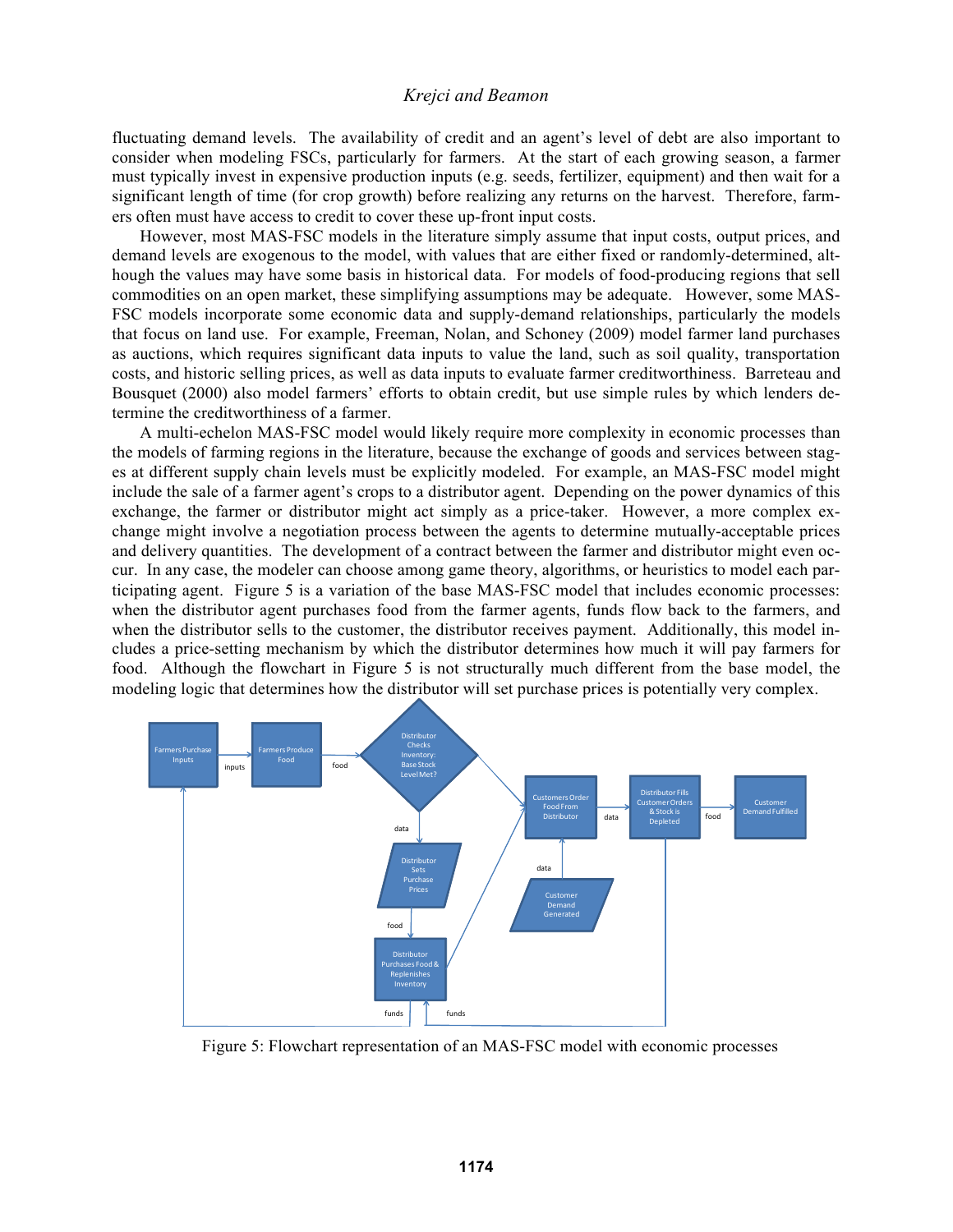## **2.5 Impact of the Political and Social Environment**

The FSC significantly influences and is influenced by the social environment in which it operates. The FSC is also embedded within a political environment, which can strongly influence the behaviors and capabilities of FSC actors. While this is true to some degree for most supply chains, the FSC is particularly intertwined with political systems, through government actions such as subsidies, policies for land use, environmental regulations, and food safety regulations. A model of the FSC would be incomplete without accounting for the influence of the political and social environment that surrounds it.

Accordingly, these elements are often included in MAS-FSC models in the literature. For example, Sengupta et al. (2005) study the effect of government policy on environmental outcomes by modeling the impact of subsidies on farmer agents' decision to fallow highly-erodible land. Using information gathered from farmer surveys, they develop a model of heterogeneous farmer agents to predict the influence of the government program on farmer behavior and thus regional land use. The authors successfully validate their model by comparing its output with the changes in an actual regional land-use map over time. The models of Happe et al. (2011) and Janssen (2001) include elements that simulate environmental regulation to reduce pollution from farms. Happe et al. (2011) use their model to explore the impact of restricting farmers' maximum allowable livestock density on ammonia emissions and farmers' land-use decisions. Janssen's (2001) model includes a "tax payment" parameter with a value that depends on the intensity of a farmer's fertilizer use. The tax value can be varied in different simulated scenarios to study its impact on farmer pollution and subsequent eutrophication in a neighboring lake. Using sensitivity analysis, the author uses his model's output to show that the pollution tax could potentially improve environmental outcomes, but that the effect depends greatly on farmer risk tolerance and utility functions (i.e. farmers who are easily satisfied and risk-averse are not as susceptible to influence). Deffuant et al. (2002) also models government influence on farmer behavior through the inclusion of a Local Chamber of Agriculture. This institution provides farmers with information on organic farming practices, with the intent of encouraging farmers to adopt sustainable behaviors. In addition to this political element, Deffuant et al. (2002) describe farming as a "public act" and model the impact of public opinion (which is transmitted through the media) on farmers' willingness to convert to organic production practices. The authors compare the number of simulated farmers that convert to organic farming with actual historical results for validation purposes. They report that the simulated outputs did not fit the actual data because of the many approximations of model parameter values. However, the general behavior of the model matches the author's qualitative knowledge of the process. Le Bars et al. (2005) do not explicitly include elements of the political and social environment in their model's inputs or structure; however, they analyze the results of various simulation scenarios based on different viewpoints (individual, global, ethical (distribution of wealth), and environmental) that have a basis in political/social concerns.

Figure 6 is a variation of the base MAS-FSC model in which the impact of social pressure for product traceability is included. The demand for traceability is becoming increasingly common in FSCs as consumers have become concerned about food safety and production methods. Although the structure of the model represented in Figure 6 scarcely differs from the base model (farmers now share production data with the distributor, and the distributor shares that data with customer), capturing the implications of this process can be complicated – how exactly will farmers comply with this pressure? Will the farmer face labeling/packaging requirements or audits by the distributor? Will the model allow farmers to transmit erroneous data? The complexity of modeling this element could be potentially significant, depending upon the level of modeling detail.

#### **3 DISCUSSION**

MAS is a particularly useful tool for modeling FSCs. However, there are elements of the FSC that can be difficult to capture, because of their complexity and/or the amount of data needed to represent them accurately. A modeler must therefore make decisions on how to bound the level of detail of each of these elements: what should be explicitly modeled, what assumptions should be made, and what can be excluded,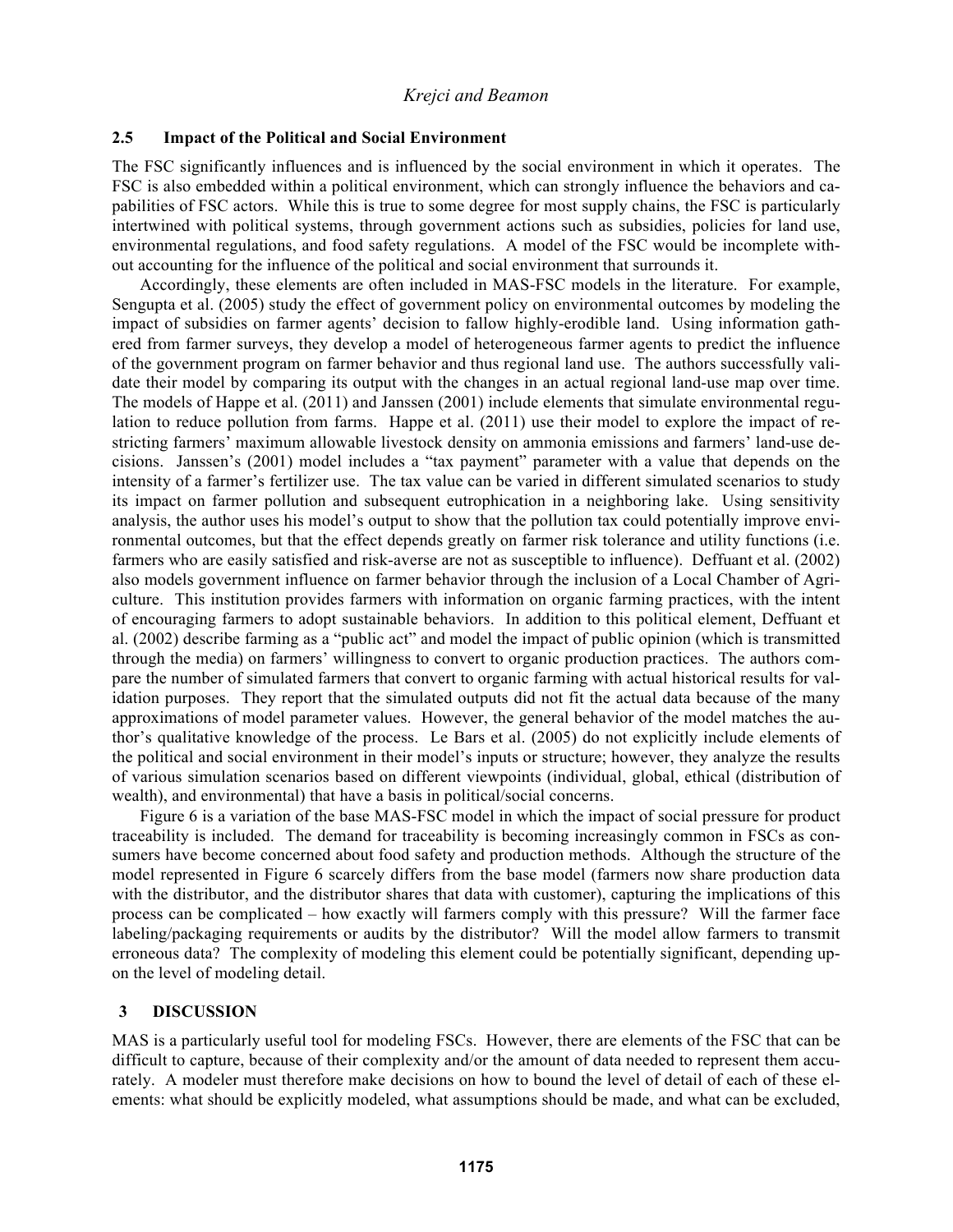depending on the research question and availability of data. Table 1 summarizes the five FSC elements and the previously-discussed examples from the literature of how existing MAS-FSC models address these elements.



Figure 6: Flowchart representation of an MAS-FSC model with social impact

Table 1: Summary of key elements of FSCs and examples of how they are addressed in MAS-FSC models in the literature

|              | <b>Explicitly Modeled:</b>       | <b>Explicitly Modeled:</b>  | <b>Implicitly Modeled</b>   |
|--------------|----------------------------------|-----------------------------|-----------------------------|
|              | High Detail                      | Low Detail                  | or Exogenous                |
| Natural      | Belem et al. (2011)              | Le Bars et al. $(2005)$     | Deffuant et al. (2002)      |
| Environment  | Happe et al. $(2011)$            | Janssen $(2001)$            | Polhill, Gotts & Law (2001) |
|              | Schreinemachers                  |                             |                             |
|              | et al. (2007)                    |                             |                             |
|              | Matthews (2006)                  |                             |                             |
|              | Becu et al. (2003)               |                             |                             |
|              | Lvnam (2002)                     |                             |                             |
| Agent        | Freeman, Nolan, & Schoney (2009) | Belem et al. (2011)         | Barreteau & Bousquet (2000) |
| Decisions    | Kamusoko et al. (2009)           | Polhill, Gotts & Law (2001) |                             |
| $&$ Planning | Sengupta et al. (2005)           |                             |                             |
|              | Becu et al. (2003)               |                             |                             |
| <b>FSC</b>   | Le Bars et al. $(2005)$          | Polhill, Gotts & Law (2001) | Happe et al. 2011           |
| Interactions | Becu et al. (2003)               | Janssen (2001)              |                             |
|              | Deffuant et al. (2002)           |                             |                             |
| Economic     | Freeman, Nolan, & Schoney (2009) | Barreteau & Bousquet (2000) |                             |
| Processes    |                                  |                             |                             |
| Political &  | Deffuant et al. (2002)           | Happe et al. $(2011)$       | Le Bars et al. $(2005)$     |
| Social       |                                  | Sengupta et al. (2005)      |                             |
| Environment  |                                  | Janssen (2001)              |                             |

A review of the literature has revealed the following insights into the current state and anticipated future of MAS-FSC modeling:

- There is a trend among models in the literature to move toward greater integration of primary simulators (e.g. crop simulators) with MAS models.
- The use of optimization to simulate agent decision-making is common in MAS-FSC models, even though one of the benefits of MAS is that it allows modelers to give agents bounded rationality and limited information/computational abilities.
- Most MAS-FSC models focus on capturing the natural environment and agent decision-making in detail; significant opportunities exist for increasing the level of detail and increased exploration of agent interactions (e.g. communication, cooperation, negotiation, coordination) and their impact on FSC performance.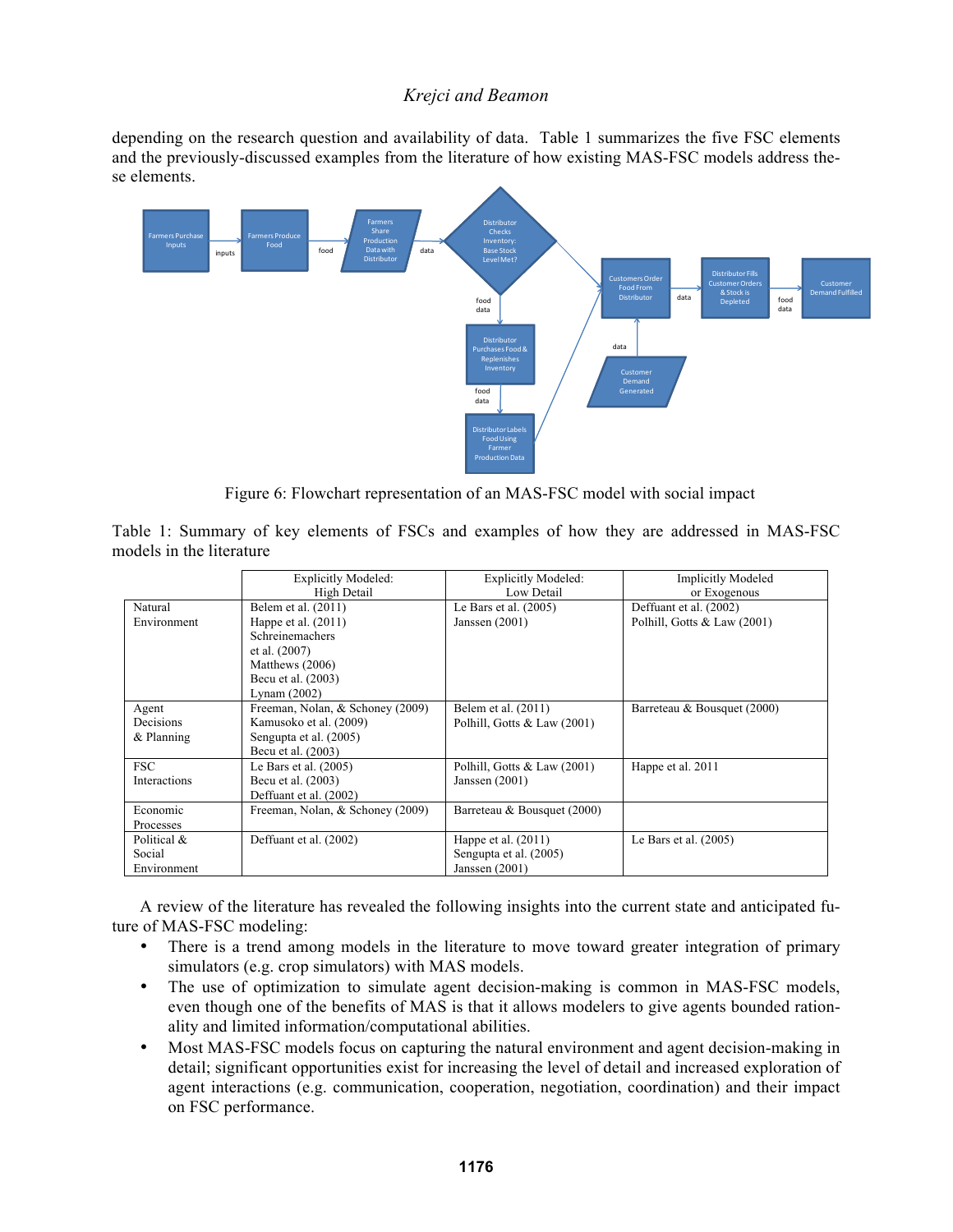- Based on the literature, economic processes, when considered, are often assumed exogenous to MAS-FSC models unless they are central to the model (as in land-use models), perhaps because they can be very complicated and may not add much value.
- Nearly all of the MAS-FSC models in the literature use case-study data from a specific region to build their models, although not all models attempt to use this data for validation. As models of multi-echelon FSCs are developed, this will become even more difficult, as the data requirements will be greater.

These insights are based upon an analysis of single-echelon models in the literature. Because multiechelon FSC models use these single-echelon models as building blocks, these insights can be extended to influence future multi-echelon models. Modelers should keep in mind that adding detail and functionalities to an MAS-FSC model does not necessarily improve its ability to produce useful results and may even reduce its ability to explain relationships between inputs and outputs. It is critical that models are carefully and appropriately bounded.

### **A BASE MODEL PSEUDOCODE**

```
setup procedure:
                      create num_farmers farmers
                      create 1 distributor
                      set demand distribution parameters
                      set production distribution parameters
base model procedure:
                      generate demand values using triangular distribution random variate generator
                      ask farmers
                                if soil_quality < optimal_soil_quality
                                           set soil_quality optimal_soil_quality
                                generate yield values using triangular distribution random variate generator
                                set soil_quality (soil_quality * (function of yield values))
                      ask distributor
                                if inventory < base_stock_level
                                           set order_qty (base_stock_level - inventory) / num_farmers
                                           ask farmers with yield <= order_qty
                                                      set filled_order (filled_order + yield)
                                           set remaining_order_qty (order_qty - filled_order) / (count farmers with yield > order_qty)
                                           ask farmers with yield > order_qty
                                                      set filled_order (filled_order + remaining_order_qty)
                                           set inventory (inventory + filled_order)
                                if inventory >= demand
                                           set inventory (inventory - demand)
                                           set current_fill_rate 1.0
                                else
                                           set inventory 0
                                           set current_fill_rate (inventory / demand)
                                set fill_rate_sum (fill_rate_sum + current_fill_rate)
                                set avg_fill_rate (fill_rate_sum / (season_counter + 1))
```
#### **REFERENCES**

- Barreteau, O. and F. Bousquet. 2000. "SHADOC: A Multi-Agent Model to Tackle Viability of Irrigated Systems." *Annals of Operations Research* 94:139-162.
- Becu, N., P. Perez, A. Walker, O. Barreteau, and C. Le Page. 2003. "Agent Based Simulation of a Small Catchment Water Management in Northern Thailand: Description of the CATCHSCAPE Model." *Ecological Modelling* 170:319-331.
- Belem, M., R.J. Manlay, J.P. Muller, and J.L. Chotte. 2011. "CaTMAS: A Multi-Agent Model for Simulating the Dynamics of Carbon Resources of West African Villages." *Ecological Modelling* 222:3651-3661.
- Deffuant, G., S. Huet, J.P. Bousset, J. Henriot, G. Amon, and G. Weisbuch. 2002. "Agent-based Simulation of Organic Farming Conversion in Allier Departement." In *Complexity and Ecosystem Management*, Edited by M.A. Janssen, 158-187. Northampton, MA: Edward Elgar Publishing, Ltd.
- Freeman, T., J. Nolan, and R. Schoney. 2009. "An Agent-Based Simulation Model of Structural Change in Canadian Prairie Agriculture, 1960–2000," *Canadian Journal of Agricultural Economics* 57:537- 554.